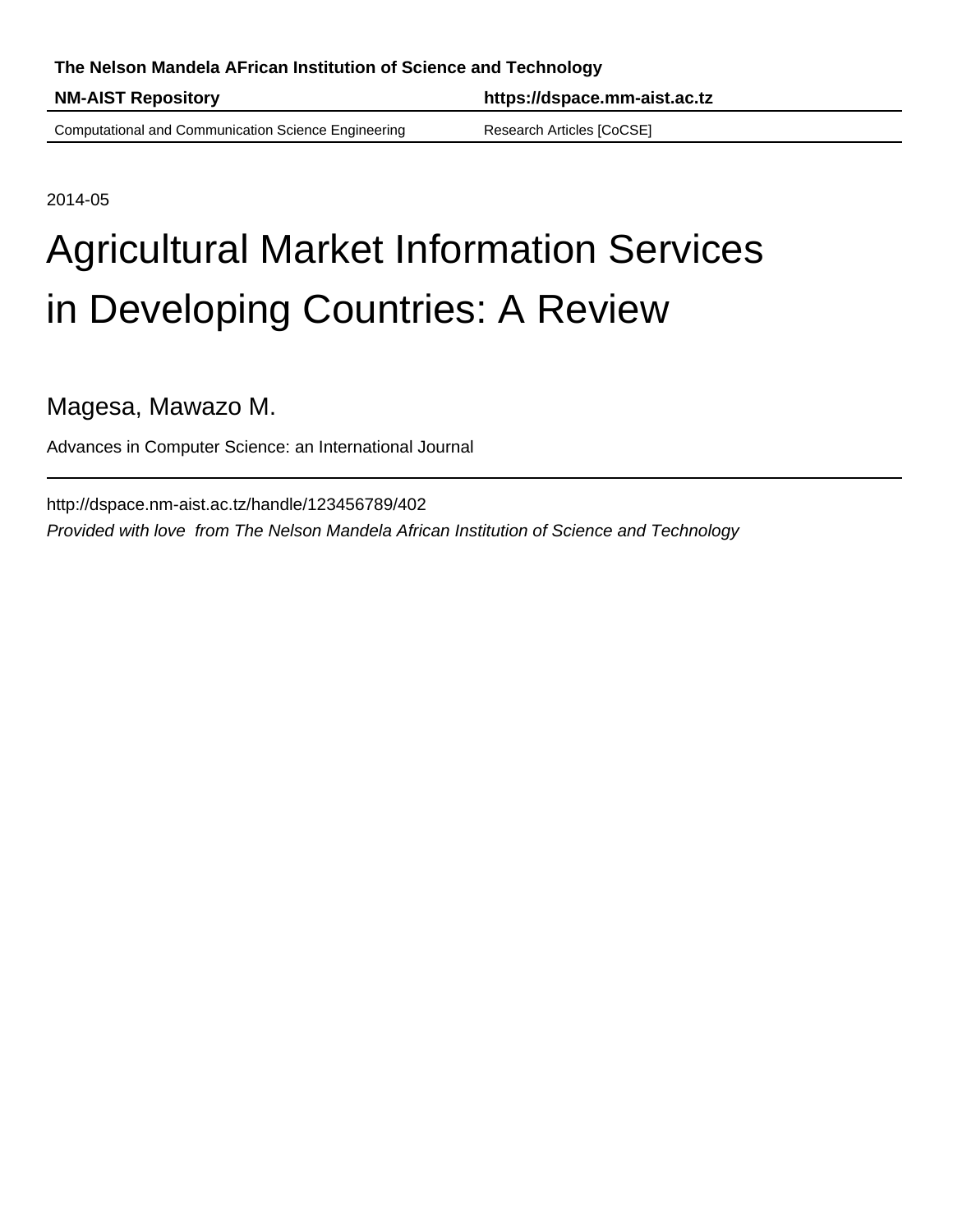

# Agricultural Market Information Services in Developing Countries: A Review

 $\mathbf{M}$ awazo M. Magesa $^{1*}$ , Kisangiri Michael $^{1}$  and Jesuk Ko $^{2}$ 

<sup>1</sup>School of Computational and Communications Science and Engineering, The Nelson Mandela **African Institution of Science and Technology, P.O. Box 447, Arusha, Tanzania (***E-mails: magesam@nm-aist.ac.tz, magesag@yahoo.com***) \*Corresponding author**

<sup>2</sup>**Department of Healthcare Management, Gwangju University, Gwangju 503–703, Korea**

#### **Abstract**

Access to agricultural markets and marketing information are essential factors in promoting competitive markets and improving agricultural sector development. The agricultural sector employs majorities in developing countries and it contributes greatly to the development of these countries. Unluckily, majorities of the farmers are smallholders living in isolated rural areas and thus lack appropriate access to markets for their products and also they are deprived of agricultural market information. As a lack of these, smallholder farmers are exploited by greedy traders and receive low prices for their agricultural produce. This study has explored the use of agricultural market information services in linking smallholder farmers to markets, especially in sub-Sahara developing countries. Origin of, the needs for, and the current status of agricultural market information services in developing countries are clearly presented. Lastly, the study explored the limitation of the success of most agricultural market information services in sub-Sahara developing countries.

*Keywords: Agricultural market Information, Market Access, Agricultural Market Information Services, Developing Countries, Smallholder Farmers.*

#### **1. Introduction**

Developing countries place emphasis upon investing in agriculture as it is the sector that holds the most promise for pro-poor economic growth. Agriculture is a larger contributor of GDP and foreign exchange [1, 2] and generates export earnings, labor, capital and domestic demand to support growth in other sectors. The sector plays a key role in ensuring national food security [3]. In developing countries, majorities of the poor live in rural areas where agriculture is the mainstay of their living and smallholder farming dominates agricultural production, and a large proportion is for subsistence [2, 4, 5]. Improvement in agriculture is emphasized as it has a direct impact on rural growth by improving rural income, livelihoods and even increasing government revenue. Overall, improved agricultural productivity is the principal route to reducing poverty and improving livelihoods in developing countries.

Despite all efforts, agriculture has failed to benefit rural farmers in developing countries. Some failure factors include a long and discontinuous supply chain, inadequate policy support, limited infrastructure for storage, transportation and marketing of agricultural produce, limited opportunities for value addition, and inefficient information and knowledge flows [3]. This failure is associated with fragmented and imperfect marketing situations in non-competitive situation of price formation and policy matters [6]. Other studies [7, 8] noted that smallholder farmers have limited access to physical and financial resources restricting their ability to expand and invest in technologies that increase efficiency and add value to primary production. These smallholders have limited technical skills and poor access to information and training for improving their production practices and also lack bargaining power [8]. Linking smallholder farmers to markets will lead to increased incomes and food security, more rural employment, and sustained agricultural growth [9].

The low returns of agriculture produce to smallholder farmers are associated to lack of market access and the marketing information [5, 10-12]. Due to lack of market information, farmers are failing to negotiate better on the prices of their produces and thus are paid a little. Small size of produce and poor road conditions may discourage farmers to travel to distant markets to search for better price. Lack of market information has also resulted in introduction of middlemen or intermediaries who are better equipped with marketing information.

In order to thrive in global economy, scholars have proposed different mechanisms of empowering rural smallholder farmers. Among different approaches, some studies [9, 12] proposed to improve the marketing system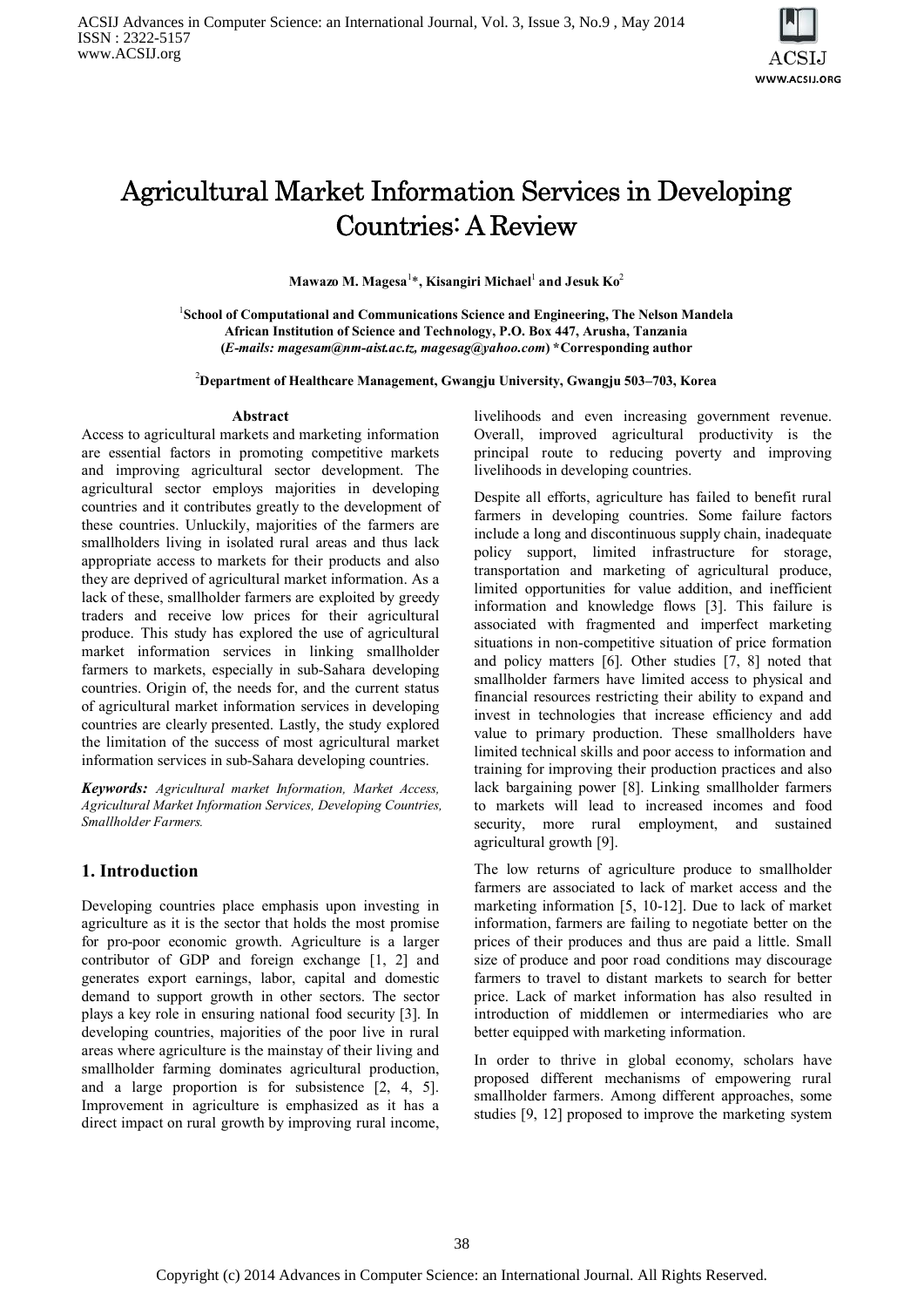

to enable smallholder farmers to benefit more from their produce. Marketing information helps farmers and traders plan their marketing strategy and in bargaining with other parties [13]. Reliable market information may also help farmers to decide on where to sell, when to sell, who to sell to and to plan their production [10, 13, 14]. More importantly, farmers may be aware of the types and quality of produce being sought by national, regional, and international customers that may aid the nation to earn more from exports [14].

# **2. Objective**

The objective of this study was to explore the agricultural market information services in developing countries particularly sub-Sahara Africa. The study sought to trace the historical background of AMIS, their evolution, benefits, status and the constraining factors. At last the study depicted the missing links to ensure the AMIS are flourishing in developing countries.

# **3. Methodology**

The methodology adopted by this study was 'Internet Search'. The study consulted different sources on the Internet to establish evidence and facts about the claimed issues. Where possible the websites of the specific resource were visited, for example website of some AMIS. The reviewed literatures are mostly available on the Internet.

# **4. A Review**

### 4.1 Historical Background of AMIS in Developing Countries

Agricultural marketing in most developing countries historically trace back in 1980s where governments controlled and regulated the major export and strategic food commodities and inputs [15]. There was a common view that private traders were exploitative and that markets could not be trusted with the critical task of feeding the nation [16]. Monopoly and semi-monopoly marketing parastatals were created for handling marketing of agricultural products. Agricultural markets were regulated via input price controls and subsidies, oligopolistic input markets, monopsonistic produce marketing boards, pan-seasonal and pan-territorial administrative commodity pricing, oligopolistic processing industries, and fixed wholesale and retail

prices [17]. Government enterprises were given the responsibility of organizing food markets and fixing nationwide prices for farmers and consumers, managing export crop production by providing inputs on credit, fixing their prices, and monopolizing the processing and export of the crops [16, 18, 19]. Commodity prices were generally set below market levels, implicitly taxing producers while subsidizing consumers [17].

Evaluation studies have proved that government controlled markets perform poorly. Farmers were exploited due to low prices offered to them after taxes due to high costs the enterprises incurred and delayed payments [16, 20]. Marketing channels were typically very inefficient, with centralized storage and processing facilities [17]. They could not provide any services to the overwhelming majority of the farmers who possessed small landholdings and produce crops beyond the mandate of marketing parastatals [9]. Government intervention strategy aggravated farmers' problems instead of helping them to bargain for better prices for their produce. Moreover, larger crop producers became the main beneficiaries instead of the target group of small producers [21]. Due to the failure of interventionist policies, there emerged parallel or black markets and cross-border smuggling in many African developing countries [16, 17]. Generally, these interventions led to low agricultural prices and production, which later required major market reforms and external assistance [18].

History reveals that during the government intervention and control era, in some developing countries there were initiatives of providing Agricultural Market Information Services (AMIS). The government of Tanzania for example, established the Marketing Development Bureau (MDB) in 1970 with financial support from UNDP and FAO [19]. MDB provided advice to the government on marketing policy; provided training; established regular market news service; set consumer prices; carried out research on costs of crop production; and recommended producer prices for staples and major cash crops [19]. In Indonesian, the marketing information system was established in the late 1950s as a price monitoring system to collect weekly producer and wholesale prices for all food crops [22]. The Nepalese government, in 1960s established the Agriculture Economics Section (AES) for collecting retail prices of some agricultural commodities [23].

Between 1980s and 1990s most governments adopted economic reforms in agricultural market liberalization [16, 17] promoted by multilateral and national aid agencies, in particular the World Bank and the International Monetary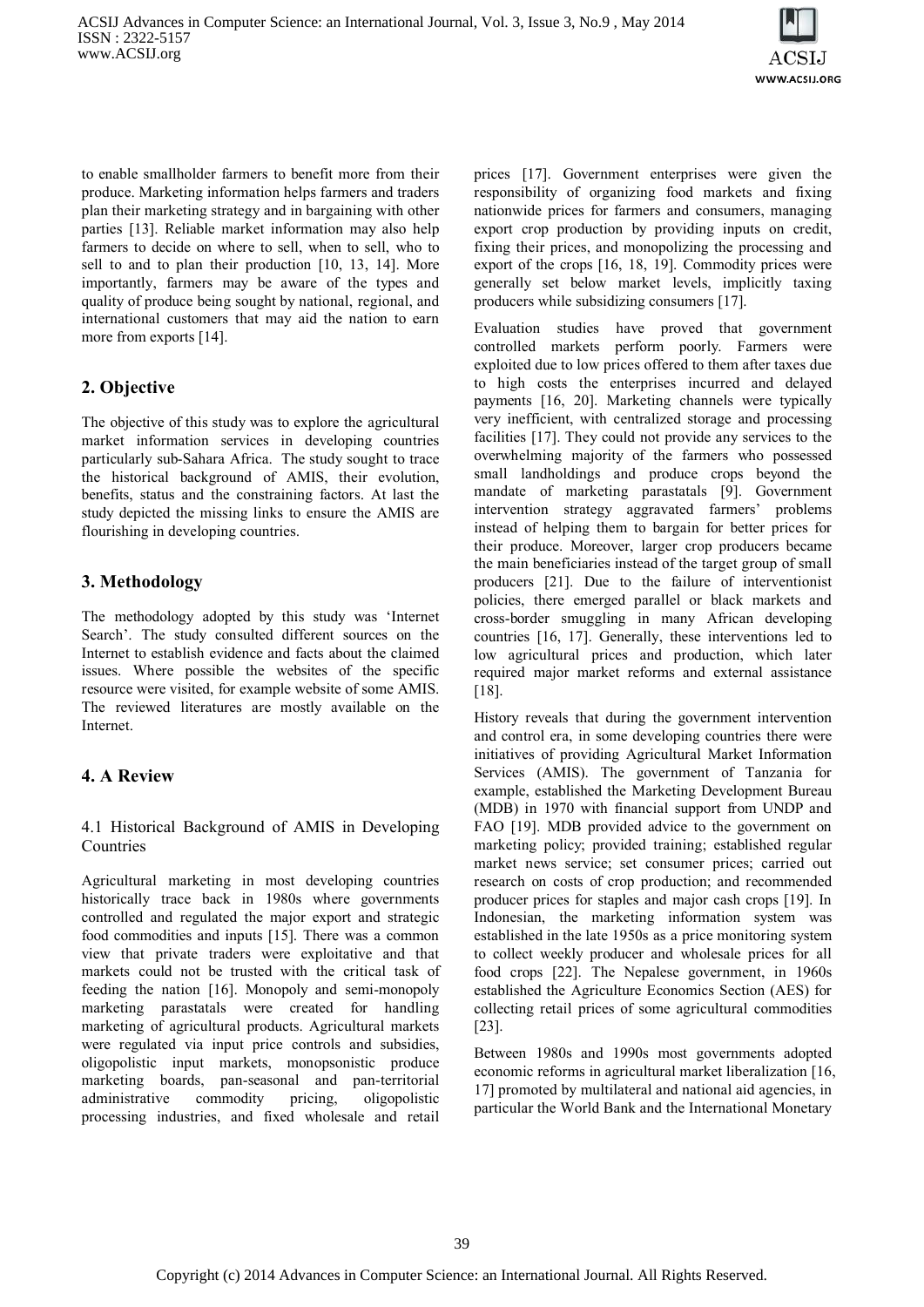

Fund [24]. The reforms intended to reduce the bias against agriculture and open the sector to market forces and thus promote private-sector activities and fostering competitive markets. Under the reforms, most governments retained regulatory and public support functions. Advocates of food market reforms encouraged liberalization as a means to reduce costs in the marketing system, thereby raising and stabilizing farm incomes, promoting farmers' incentives to use productivityenhancing inputs, and reducing poor households' dependence on food aid for their survival [25].

There was a concern that market liberalization might result in less transparent marketing and loss of market power by farmers and thus the need for a performing market information system (MIS) then came up [26]. Thus MIS in sub-Sahara Africa (SSA) emerged as a result of economic liberalization policies and structural adjustment, when governments stopped intervening directly in the markets [26]. These MIS were intended to correct the asymmetries created by economic liberalization, giving more bargaining power to farmers, creating a more transparent, open trading environment and fostering more efficient market systems for all stakeholders [26]. They also provided market information to government officials in order to monitor the economic liberalization process [26]. Most MIS were initiated and established with funds from donors.

Some AMIS initiatives in African developing countries took place in 1990s. In 1993, Zambia established an Agricultural Marketing Information Centre (AMIC) as part of the policy of market liberalization to collect, analyze and disseminate market information on agricultural produces and inputs [27]. In 1992, the Ethiopian government established the Ethiopian Grain Trading Enterprise (EGTE) after downsizing the Agricultural Marketing Corporation [25]. The role of EGTE was to stabilize producer and consumer prices and maintain buffer stocks; and (EGTE) played only a minor role in the grain marketing system. The Malian government established the Agricultural Market Observatory (OMA) in 1989 to oversee the proper functioning of the data collection, transmission and diffusion of data and information i.e. the prices and the quantities of both agricultural products and inputs [28]. Prior to establishment of OMA, during the liberalization, the Malian government had the Programme de Restructuration du Marché Céréalier (PRMC) which among other functions, provided market information to consumers, farmers, and others in the private and public sectors [29]. In 1991, Mozambique started Agricultural Market Information System (SIMA) to provide agricultural market information including data on

agricultural prices of the main crops cultivated in the country, input supply and seed availability, and information on production and demand estimates [30].

Access to marketing information was very limited during this era. Different media were involved in the provision of marketing information such as radio and TVs broadcasts, newspapers, word of mouth and bulletin boards at selected markets. Visiting the markets and radio broadcasts were essential in creating awareness. Marketing information was generally disseminated periodically and for selected markets and produces. In this way, market information was limited to small number of markets and to a few individuals. Radio broadcasts could not cover large areas and information communicated was not timely. Great costs were involved in collecting information which was actually not disseminated. In this way, remote farmers, traders, and consumers were not favoured and could not participate in marketing activities effectively.

#### 4.2 The Need for Provision of Market Information

Establishing market information services is seen as a means of increasing efficiency of marketing systems and promoting improved price formation [31-34]. Market information products include market news (e.g., information on prices, quantities, market conditions, and business contacts), market analytical reports (e.g., reports that analyze factors that cause changes in market conditions and their effects on stakeholders), and business reports (e.g., providing information that can help stakeholders identify reliable trade partners). Researchers [34] clearly stated that market information is a public good according to economists theories. Other studies [32] supported this concept by stipulating that the preconditions for a market economy is that correct information on market conditions must be available and accessible to public. Market information in most developing countries is considered as a public good service provided by the government agencies [31]. Leaving the whole task of providing marketing information to the private sector might not be beneficial as anticipated. The cost of investing in the provision of timely market information services by a private agent may exceed the return that is perceived to be received. The cost of collecting market information may be greater as individual traders may repeatedly collect the same information [34].

Market information services usually involve the regular collection of commodity prices from major markets and supply conditions, processing and storing them, and disseminating the information to different stakeholders using one or more channels [35]. Dissemination of price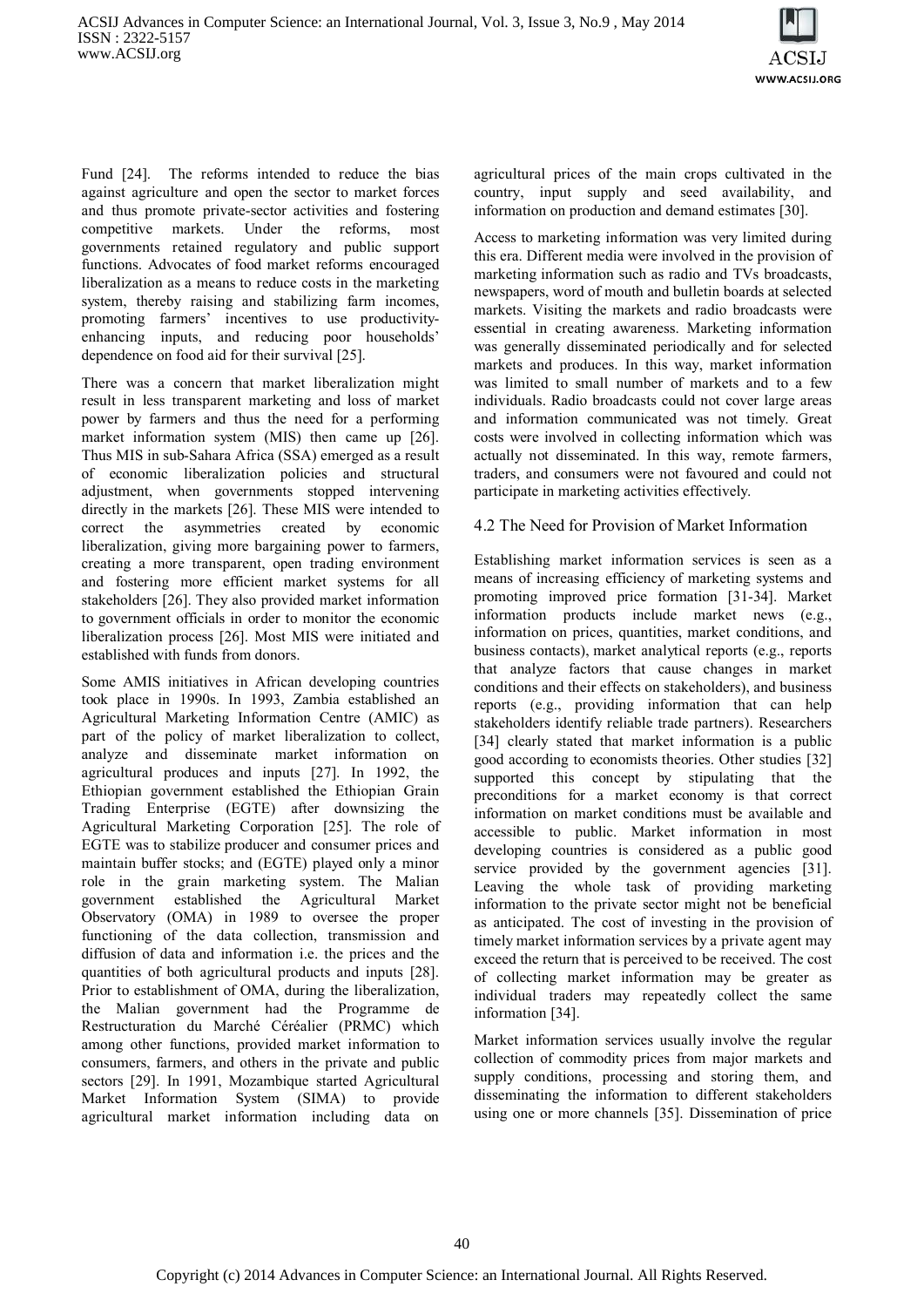

information and market news is usually achieved through various media such as radio, magazines, televisions, email, internet, telephone and mobile phone calls etc. This information is usually intended to different beneficiaries like farmers, traders, consumers, policy makers, governments, development agencies, scholars and researchers. Accordingly, information for use in marketing systems can be categorized as either up-to-date, current information or information compiled over time, usually several years, referred to as historical information [32]. Current information facilitates efficient bargaining while historical information is used for production planning, storage decisions, government planning and Early Warning system for food security.

Access to timely market information services and analyses has benefits to market participants [31-33]. Improved information enables farmers plan their production more in line with market demand; schedule their harvests at the most profitable times; and decide to which markets they should send their produce and negotiate on a more even footing with traders. Other benefits have been seen for traders. Improved information enables traders to move produce profitably from a surplus to a deficit market; and make decisions about the viability of carrying out storage, where technically possible. The Système d'Information sur le Marché (SIM) (monitoring 13 markets within the capital city of Mali, Bamako), for example enabled consumers in Bamako, Mali, to find the markets with the lowest prices within the city [36]. Access to market information encourages also long-distant trade by giving traders reliable information about the conditions in distant markets.

Market information services provide transparency by creating awareness of all parties of prevailing market prices and other relevant information [32]. By improving transparency of the marketing system, reducing the riskiness of participating in the markets, and transmitting market signals more effectively to farmers and traders, they are encouraged to produce more for the markets [36]. Thus market participants can decide when and where to sell their produces or even store and sell them later to take advantage of expected higher prices. Improved market information services facilitate efficient allocation of productive resources and improve the bargaining position of farmers with traders. Farmers with access to timely and reliable market information can decide to which market they should send their produce to maximize returns. Improved market information strengthens both the availability of and access to food [36]. Retailers in Bamako cited this as major benefits of access to market information because the transaction costs of taking and transferring ownership of cereals were reduced [36].

Lack of access to timely and reliable market information is an entry barrier to both production and trade. Well informed farmers may shift the cropping pattern to higher value produce. A trader may find it very difficult to begin trading without information. Lacking in market information services reduces competition within markets. Absence of public market information services may lead to market participants to invest in gathering information themselves, thus duplicating costs. Traders without market information may accept the risks of uncertainty involved in going to market without knowledge of prices, an option which is socially inefficient and inequitable.

#### 4.3 Nature of Markets

A variety of market agents are involved in moving produces from farms to rural and urban consumers and markets. These include farmers who produce, sell and buy; traders, including retailers, intermediaries, semiwholesalers, and wholesalers; and transporters. Farmers may sell their production to intermediaries, who sell directly to wholesalers in local markets. Wholesalers are primarily responsible for inter-regional trade, selling the commodity to other wholesalers, retailers, or consumers. Four types of markets can be identified [5], which act as the key role for transactions namely village markets, regional markets, national markets and export markets. Traders buy and sell commodities on a system of traditional markets which are held on a weekly basis. A village may have its own market; or a market may be organized that serves a number of villages. The geographical location of the market affects its density. Movement of produce and traders from one market to another is associated with market information which improves market performance by enabling transparency, competitiveness and efficiency and increase the welfare of farmers [32]. The agricultural markets are unorganized, are seasonal, and there are inadequate market centers. These markets are further dominated by middleman, there is fluctuation of price, variation in measuring units and thus it is difficult to create trust and good will.

Access to markets and market information has positive impacts on the welfare of farmers. A study on the impact of Market information to rural maize farmers in Uganda [33], found that access to market information resulted in higher farm-gate prices and improves farmers' relative bargaining position vis-à-vis local traders. Another study in Niger [2], found that access to market price information through mobile phone coverage reduced agricultural price dispersion across markets by 10 percent. A study to develop an efficient grain marketing system in Ethiopia [34], noted that improving farmers and traders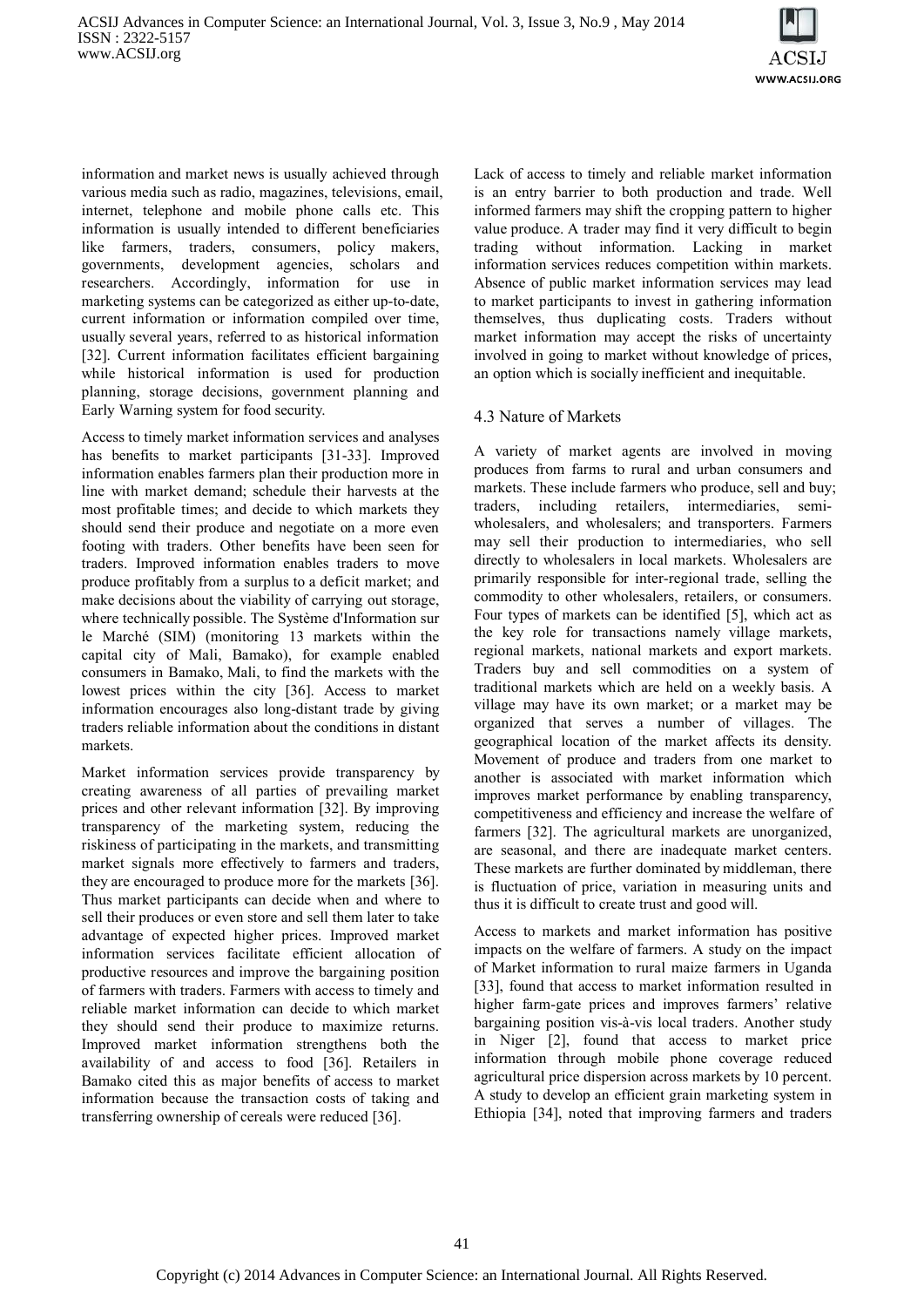

awareness of prices in various markets throughout the country promoted grain system efficiency by encouraging grain flows from relatively surplus to relatively deficit areas, thus helping stabilize prices over space; improving farmers' decisions and confidence regarding what to plant, how much to invest, and where and when to market their produce; and promoting a more competitive marketing system, which will benefit both producers and consumers. Access to timely and up-to-date information may also benefit governments to effectively address the food insecurity problems. Food price increase may signal food supply shortfalls in certain areas, and give an early warning of the possible need for food relief or other government interventions in these areas. Due to this, a large number of countries in developing countries have or are establishing market information services.

#### 4.4 Media of Disseminating Information

The recent development of technology changes has witnessed the utilization ICT in collecting, storing and disseminating information in developing countries. Some studies [31, 32] noted that agricultural market information are more or less present in most developing countries and their qualities vary depending on technology used for collection, time of capturing, and their management. Initiatives, both public and private, are in place to linking markets and markets participants. Use of radios, telephone calls, newspapers, noticeboards at markets, TVs is common in dissemination market information in developing countries [37]. Still majority of small holder farmers rely more on word-of-mouth information from other farmers and traders [38]. Such market information is usually disseminated or broadcasted periodically e.g. once a week. Sometimes market information may be disseminated through word of mouth from others and even visiting the markets or through agricultural extension officers. This means of disseminating information pause great challenges to market participants. In this way, information becomes limited to urban areas where these applications are widely available and accessed. Rural people find it difficult to access newspapers and make calls and thus this limits their access to information. The information provide in this way may not be up-to-date as prices in the markets are changing frequently. Poverty may also limit rural people in accessing information due to cost involved. Information provided in this way is limited to a very small number of market participants due to communication costs involved, poor and remote farmers, traders, and consumers may be unable to access information in these ways, contributing to unequal and inequitable distribution of information [34].

Use of e-mails and Internet services are spreading rapidly in developing countries, and in some cases are providing marketing information. In Zambia, for example, market information is available on Zamnet through the web site of the National Farmers Union [39]. Of all the media available radio is still by far one of the most effective ways of communicating with small farmers in many developing countries. A survey done in some parts of Uganda revealed that majority of small-scale farmers, traders, and farmer groups accessed FoodNet market information through radios and the field technicians and fewer respondents gained access to the information via newspapers and the recently introduced cellular mobile telephone network which provides the SMS [14]. Scholars have claimed that broadcasting market information through the radio or announcing prices through newspapers or bulletin boards may have no immediacy. These problems were prevalent in Zambia, Ethiopia and Lesotho where prices were broadcasted at wrong times when most traders were in the markets or farmers were in their fields [32]. Radio broadcasts in local language may also benefit many farmers and traders. Again, in Guinea Bissau, price broadcasts in Portuguese did not benefit farmers and traders as it had been in their local language of Creole [32].

#### 4.5 The Need for Agricultural Market Information

Scholars who consider agriculture market information as a public good [31, 34], are stressing the governments and their agencies to take the responsibilities of the provision of such service. They argue, if left to private companies, they (companies) may keep that information secret to them which may lead to repetition of data collection and waste of time and money. Also, private companies may not recover the investment costs as the sold information might spread easily to people who do not pay for it to provider. Again, a study on improving information and performance in grain marketing [34], showed that the social benefits providing accurate and timely market information exceeds the returns that a private company would receive from investing in such activity. Thus, a number of initiatives both by governments and private sectors are in place to ensure provision of market information to smallhodler farmers. Farmer organizations also find ICT better in providing services to their members. SMS systems enable farmers to compare prices in different markets and to take a stronger negotiating position when selling their produce. For example, Zambia's National Farmer Union (ZNFU) is utilizing SMS systems to provide marketing information to its members, likewise Burkina Faso Farmers use ICTs to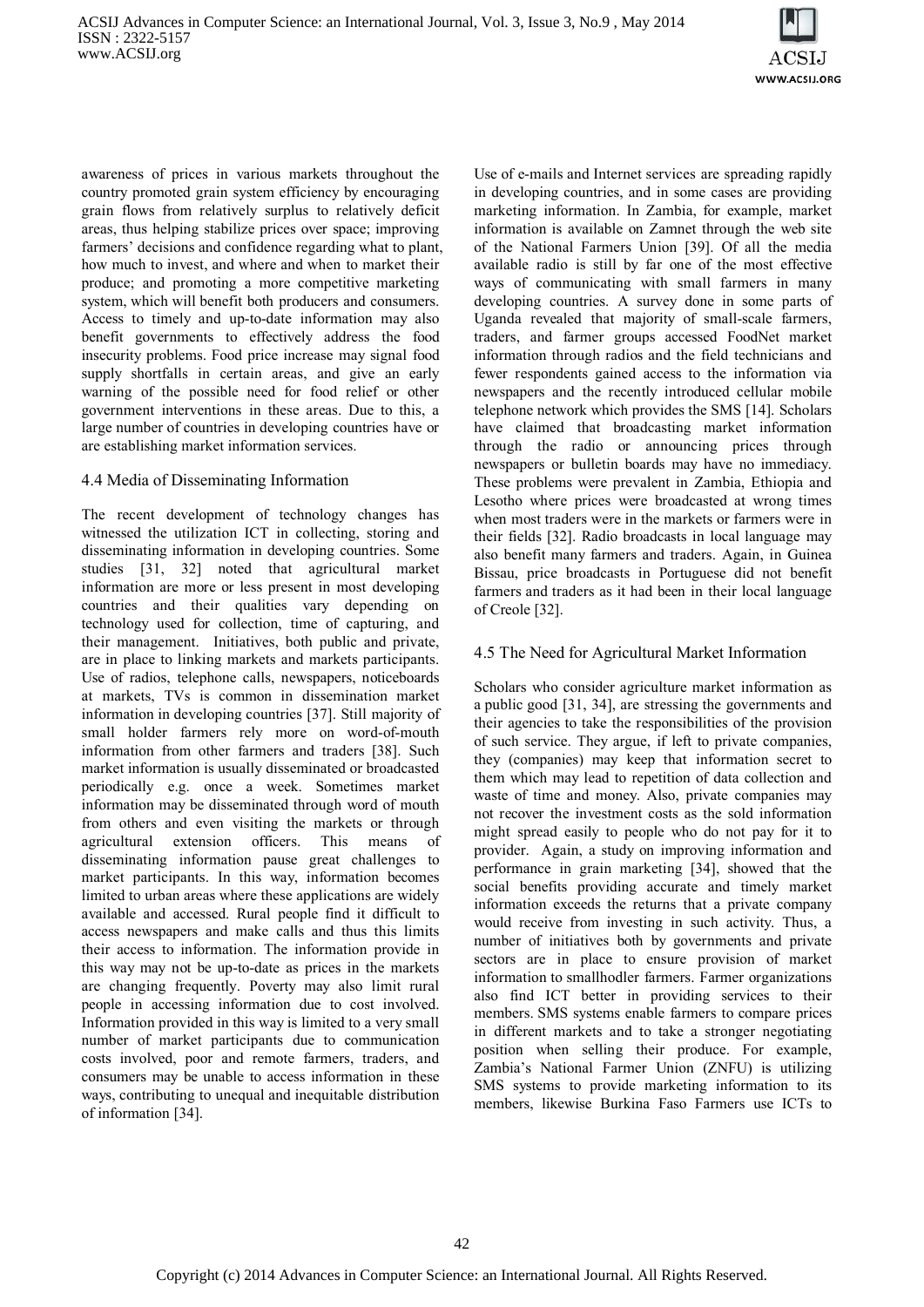

share new production, processing, and marketing Skills [40].

Developing and utilizing ICT applications in delivering agricultural information are constrained by a number of factors. Some of these challenges are related to market access and infrastructure, other to ICT infrastructure and the mode of delivery of information. A study to develop market information in East Africa [14], found that agricultural markets are characterized by a long chain of transactions between farmer gates and consumers, lack of competitiveness between traders, and poor access to appropriate market information. Smallholder farmers are restricted to market access due to lack of information. Due to lack of or asymmetric nature of information, excess price dispersion across markets is common [2]. A report on reviewing information on marketing of agricultural commodities in Uganda [41], revealed that organic coffee growers were paid the prices of non-organic coffee. Due to poor functioning markets, traders and processors in Uganda complained of lack of access to timely information to facilitate marketing of agricultural goods [14].

Poor roads may also limit access to markets and market information by rural farmers. Ugandan farmers received less prices than they could have achieved if they had means of transporting their produces to the markets [14, 41]. Lack of supporting policies, clear legal and regulatory framework may also lead to exploitation of smallholder farmers by other market participants. Single buyers for certain commodities have been a problem due to lack of competition. The problems of low prices due to single buyer, delayed payment and selling commodities on credit have discouraged coffee growers in Northern Tanzania and thus are opting for planting cereals.

#### 4.6 Status of AMIS in Developing Countries

AMIS operated by governments often function poorly or do not function at all in many developing countries [43]. A survey conducted in 120 developing countries by FAO in 1995-96 found that only 53 governments operated functioning AMIS [32]. The majority of these systems focused on data gathering (done poorly) and failed to translate data into commercially useful information for farmers and traders. The survey found that only thirteen countries have daily transmissions of price information. Some reasons for such failure were budgetary constraints and inadequate financing [26], data collectors lacked transportation and training, delays in processing and disseminating market data often resulting in outdated information that was of little value to farmers and traders [32]. Furthermore, traders were reluctant to divulge

information for fear of being taxed [26]. MIS planners have tended to 'overdesign' services, paying little attention to the capacity of the organization providing the service to continue to do so on a reliable basis [32]. Overall, some of these systems are growing well while others are stalled pilots.

Despite all the constraints, developing countries are witnessing the flourishing of market information systems for handling agricultural related matters. These systems are either public or private owned. Still, majority of these systems are donor funded and thus their sustainability raises questions after their withdraw. Initiatives are there in Sub-Sahara developing countries to provide agricultural market information services, preferably to farmers and traders. This provision employs the recent technology of ICTs. This initiative has been slow due to low rate of penetration of ICTs to rural areas. This may be attributed by poor access to ICTs and the associated illiteracy, and constraining infrastructure like electricity. Mostly, ICTs involved include Internet through websites and mobile phones. A number of programs aimed at improving farmers' access to agricultural market information in low income and transient economies had been skyrocketing in the last 10 years and a 2009 joint CIRAD-MSU survey identified 49 MIS initiatives in 19 Sub-Saharan African countries [35]. AMIS created between 1989 and 2000 by states in Sub-Sahara developing countries were mainly focused on price reporting. Since mid-2000s different models of AMIS have emerged, governmental projects, private efforts or public/private partnerships. Most focus on a particular country or set of commodities, while a few provide information on regional markets [42]. Some AMIS operated by farmers organizations primarily focus on providing farmers with information on agriculture and agriculture marketing. The information typically includes availability of inputs, markets and prices at different markets. Some examples of these are Observatoire du Marché Agricole (OMA) in Mali, Economic Information System of Vegetables in Madagascar, and ZNFU.

Private-operated AMIS offer the promise of financial sustainability through the sale of information to users, permitting advertising and providing fee-based additional services [42]. Subscribed users usually get access to various updated information about agriculture and agriculture marketing. Examples of these are Esoko (based in Ghana and active in 16 countries), Infotrade in Uganda, and Manobi. The recent development has witnessed the evolution of agricultural commodity exchange services (ACE) which are MIS that combine market price information with a commodity exchange information service. With this innovation, agricultural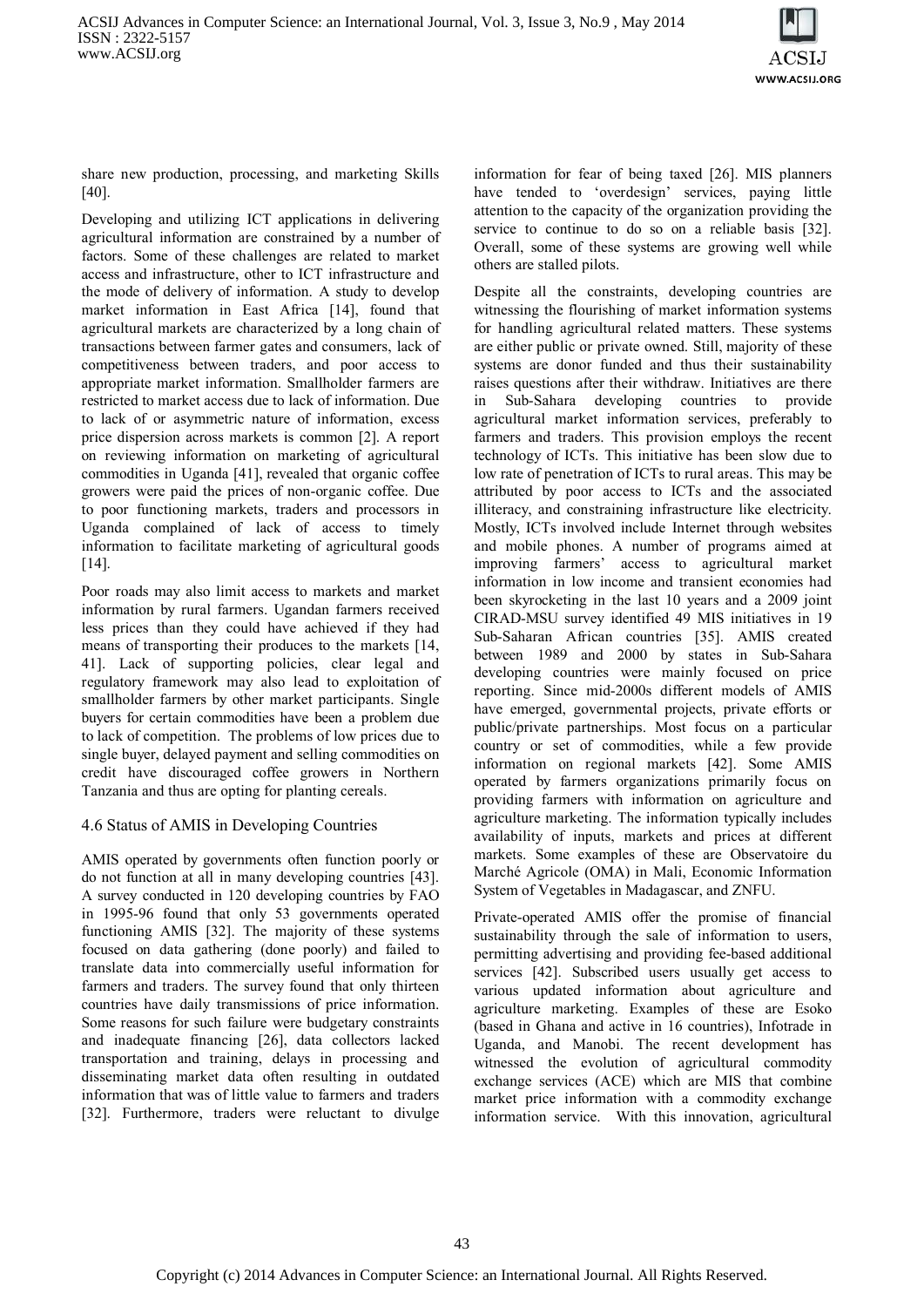

commodities are exchanged with cash, and delivered on spot without engaging the appointed brokers and without taking ownership of the produce being exchanged [26]. More African countries have launched exchanges since 2004, including Malawi Agricultural Commodity Exchange (MACE) in 2004, Zimbabwe Agricultural Commodity Exchange (ZIMACE), Ethiopia Commodity Exchange (ECX) in 2008, and Zambia Agricultural Commodities Exchange (ZAMACE) in 2007 [43]. Others include the Kenya Agricultural Commodity Exchange (KACE).

Commodity exchanges facilitate market transparency and price discovery through centralizing trade in certain commodities. This reduces transaction costs associated with identifying market outlets, physically inspecting product quality, and finding buyers or sellers [43]. Transaction costs decline in terms of the average number of intermediaries each trader uses, average number of people to consult and involve to make a transaction per market day, and time required per transaction [44]. This reduction in transaction costs accompanied by enhanced information flow can improve returns to market agents while reducing short-term price variability and spatial price dispersion [43]. Most commodity exchanges in Africa have not been able to attract sizeable trade volumes and have limited their roles in providing price information. South Africa has been able to make its exchange sustainable [43].

Public AMISs are usually sponsored by the governments through the responsible ministries e.g. the Ministry of Agriculture. Examples of public AMIS include SIARM in Senegal, the Agricultural Market Information Center in Zambia (AMIC), the Agricultural Market Information System in Mozambique (SIMA), Agricultural Marketing Information Services (AMIS) in Cameroon, and the Livestock Market Information System (LMIS) in Tanzania, Ethiopia and Kenya. AMISs run by governments are independent and thus likely to be unbiased, they offer information over several years and they provide information that can be used to help farmers get better prices and plan for production, such as what to plant or when out-of-season production can be advantageous [38]. On the other hand, some studies were skeptical that government run AMIS may not always reach the smaller farmers, information provided may not be up-to-date and available too late to be of any use and with little analysis [38].

Due to increasingly regional nature of agricultural markets [42], there are emerging regional market information systems that provide regional access to agricultural and marketing information. The Regional

Agricultural Input Market Information and Transparency System (AMITSA) operating in Kenya, Uganda, Tanzania, Rwanda, Burundi, Malawi, Zambia and Mozambique has the objectives of improving access to timely data and information on agricultural input markets, establishing business linkages in value chain, reducing input procurement costs, increasing the use of inputs and increasing agricultural productivity. Regional Agriculture Trade Intelligence Network (RATIN) provides market intelligence online and through SMS for the agriculture markets in Kenya, Uganda, Tanzania, Rwanda, and Burundi.

# **5. The Missing Links**

Despite the importance of AMIS in providing information to intended users, a clear study needs to be conducted to determine their usefulness and their real impacts. Impact evaluation of AMIS can determine the market efficiency effects, the reductions in transaction costs and the improved market integration that have undoubtedly occurred. Impact evaluation may determine whether poor farmers obtain better market access and are gaining better prices for their produce. To ensure the AMIS collect and disseminate updated timely information, a clear business model that allow for their financial sustainability and scalability need to be thought of. Provision of such services in rural areas will highly be influenced by the availability of enabling environments like improved roads, electricity and ICT gadgets.

# **6. Conclusion**

Based on the reviewed literatures, it is evident that access to markets and agricultural information is essential for agricultural growth. Information enables smallholder farmers to decide what to plant, when and where to sale, and to negotiate better for the prices of their agricultural produces. This agricultural growth can be translated to individual growth, rural growth and national growth as well.

This improvement can only be achieved if different stakeholders play their roles as expected. The governments can ensure that enabling infrastructures are established to enable for transporting agricultural commodities from rural areas to markets in urban areas or elsewhere markets can be found. The infrastructure may comprise improvements in roads, providing electricity in rural areas and developing policies that ensure smallholder farmers are not exploited in the markets. The infrastructure can also ensure that the provision of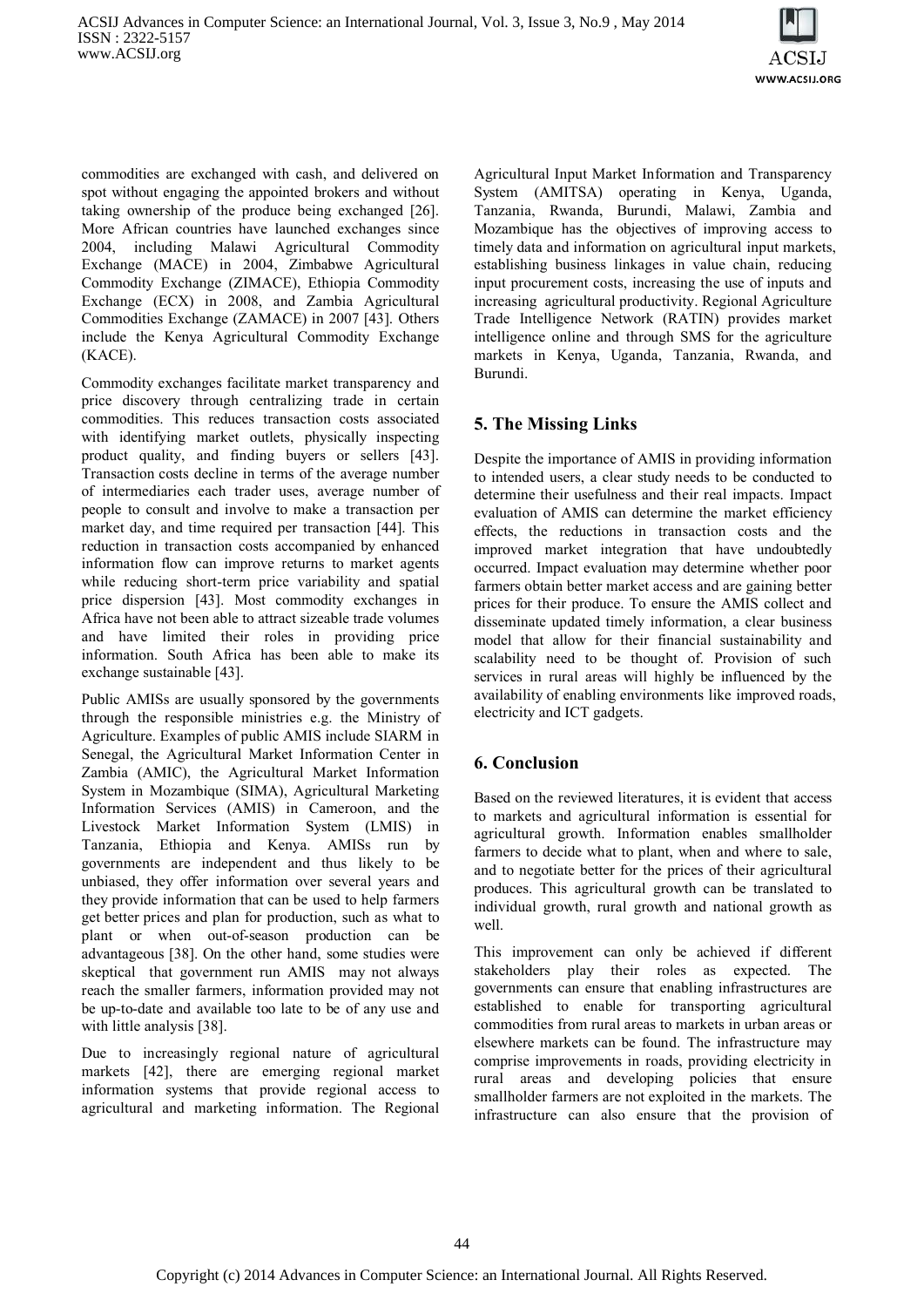

agricultural market information is possible which may involve set-up of ICT based systems.

Another very important issue is the support of provision of agricultural market information services. As it is proved by literatures, most AMIS in developing countries suffer financial instability once donor supports have been withdrawn. Policy makers in developing countries can develop policies which explicitly state the role of the governments in the provision of agricultural information. Though, the success of this will depend on the political willingness and commitment as politicians are motivated by services that have short term impacts. Before establishing the financial model that will ensure the sustainability of the provision of such services, agricultural information may be provided free i.e. considered as public services and for creating awareness. Once users i.e. smallholders farmers and traders are well acquainted with the importance of agricultural market information, then they can be charged for such a service.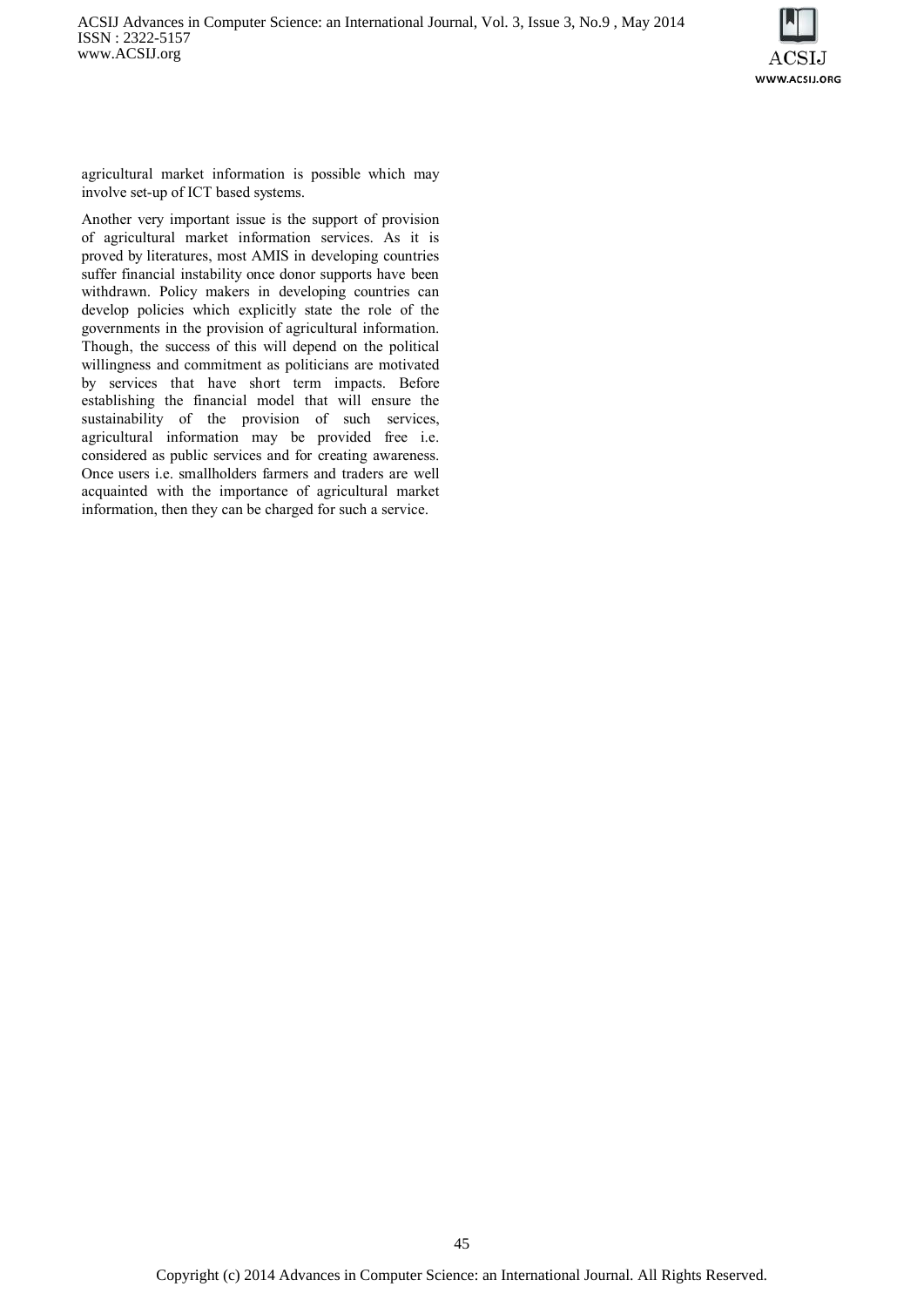

#### **References**

- [1] Aina, L. O. (2007). Globalisation and Small-Scale Farming in Africa: What Roles for Information Centres? Durban. *In: World Library and Information Congress: Seventy-third IFLA General Conference and Council*. Durban, South Africa, pp. 19-23.
- [2] Aker, J. C. (2010). Information from Markets Near and Far: Mobile Phones and Agricultural Markets in Niger. *American Economic Journal: Applied Economics.* **2** (3): 46-59.
- [3] Rao, N. H. (2007). A framework for implementing information and communication technologies in agricultural development in India. *Technological Forecasting & Social Change.* 74: 491-518.
- [4] Adam, C., Bevan, D., Gollin, D., et al. (2012). Transportation Costs, Food Markets and Structural Transformation: The Case of Tanzania, www.qeh.ox.ac.uk/research/projectDetails?res\_id=346, Accessed on September 20, 2012.
- [5] Eskola, E. (2005). Agricultural Marketing and Supply Chain Management in Tanzania: A Case Study, *Working Paper Series No. 16*, ESRF Study on Globalisation and East Africa Economies, http://tanzaniagateway.org/docs/agriculturalmarketingandsup

plychainmanagementintanzania.pdf, Accessed on May 12, 2012.

- [6] Pokhrel, D. M. (2010). Comparison of Farm Production and Marketing Cost and Benefit among Selected Vegetable Pockets in Nepal. *The Journal of Agriculture and Environment.* 11: 10-25.
- [7] Devaux, A., Horton, D., Velasco, C.*, et al.* (2009). Collective action for market chain innovation in the Andes. *Food Policy.* 34 (1): 31-38.
- [8] Kruijssen, F., Keizer, M. and Giuliani, A. (2009). Collective action for small-scale producers of agricultural biodiversity products. *Food Policy.* 34 (1): 46-52.
- [9] Dorward, A., Kydd, J., Morrison, J.*, et al.* (2004). A policy agenda for pro-poor agricultural growth. *World Development.* 32 (1): 73-89.
- [10] Kindness, H. and Gordon, A. (2001). Agricultural Marketing in Developing Countries: The Role of NGOs and CBOs. Natural Resources Institute, University of Greenwich. 45 pp.
- [11] Lightfoot, C. and Scheuermeier, U. (2007). Organizing the learning for rural marketing through Linking Local Learners: How to improve small holder farmers' links to markets. *Rural Development News.* 2: 30-34.
- [12] Roy, M. (2012). Agricultural Marketing: New Challenges. *International Journal of Humanities and Applied Sciences.* 1 (2): 54-57.
- [13] Kleih, U., Onumah, G., Temu, F.*, et al.* (2006). Training Manual on Market Information System for Coffee and Cotton Sub-Sectors in Tanzania. United Nations Offices for Project Services. 47 pp.
- [14] Ferris, S. and Robbins, P. (2004). Developing Marketing Information Services in Eastern Africa: The FOODNET experience. Local, National and Regional market information services. ASARECA regional Marketing Network. 86 pp.
- [15] Kherallah, M., Christopher, D., Eleni, G.-M.*, et al.* (2000). *Reforming Agricultural Markets in Africa.*
- [16] Kherallah, M., Delgado, C., Gabre-Madhin, E.*, et al.* (2010). The Road Half Traveled: Agricultural Market Reform in Sub-Saharan Africa. WASHINGTON, D.C.: Food Policy Report, International Food Policy Research Institute.
- [17] Barrett, C. B. and Mutambatsere, E. (2005). Agricultural Markets in Developing Countries. , , Lawrence E. Blume, Steven N. Durlauf, eds., . Available at SSRN:, *THE NEW PALGRAVE DICTIONARY OF ECONOMICS, 2nd Edition (London: Palgrave Macmillan, Forthcoming)*, http://ssrn.com/abstract=1142518.
- [18] Kilima, F. T. M., Chung, C., Kenkel, P.*, et al.* (2008). Impacts of Market Reform on Spatial Volatility of Maize Prices in Tanzania. *Journal of Agricultural Economics.* 59 (2): 257-270.
- [19] Mbiha, E. R., Ashimogo, G. C., Temu, A. A.*, et al.* (2001). A Review of Agricultural Market Information Service in Tanzania: The Changing Role of Market Information System. FOODNET Project. 12 pp.
- [20] Pokhrel, D. M. and Thapa, G. B. (2007). Are marketing intermediaries exploiting mountain farmers in Nepal? A study based on market price, marketing margin and income distribution analyses. *Agricultural Systems.* 94: 151-164.
- [21] Lantican, J. M. (1997). Market Prospects for Upland Crops in The Philippines, *Working Papers Series 22*, The CGPRT Centre, http://ageconsearch.umn.edu/bitstream/32708/1/wp970022. pdf, Accessed on August 11, 2012.
- [22] Shepherd, A. W. and Schalke, A. J. F. (1995). An Assessment of the Indonesian Horticultural Market Information Service. Marketing and Rural Finance Service, Agricultural Support Systems Division, FAO, UN. 42 pp.
- [23] Awasthi, B. D. (2007). Relevance of Market Information System to Environment Protection. *Journal of Agriculture and Environment.* 8: 46-54.
- [24] Tollens, E. F. and Gilbert, C. L. (2003). Does Market Liberalization Jeopardize Export Quality?: Cameroonian Cocoa, 1995-2000. *Journal of African Economies.* 12 (3): 303-342.
- [25] Negassa, A. and Jayne, T. S. (1997). Grain Market Research Project: The Response of Ethiopian Grain Markets to Liberalization. Ministry of Economic Development and Cooperation Addis Ababa.
- [26] Tollens, E. (2006). Market Information Systems in Sub-Sahara Africa: Challenges and Opportunities. *In: 2006 Annual Meeting, August 12-18, 2006, Queensland, Australia*.
- [27] Mwanaumo, A. (1999). Agricultural Marketing Policy Reforms in Zambia. *Paper Prepared for the Agricultural Transformation in Africa Workshop.* Nairobi, Kenya, June 27-30, 1999.
- [28] Zoltner, J. and Steffen, M. (2013). An Assessment of Market Information Systems in East Africa, *Briefing Paper*, USAID, https://communities.usaidallnet.gov/ictforag/node/406, Accessed on August 20, 2013.
- [29] Dembélé, N. N. and Staatz, J. M. (2002). The Impact on Market Reform on Agricultural Transformation in Mali.